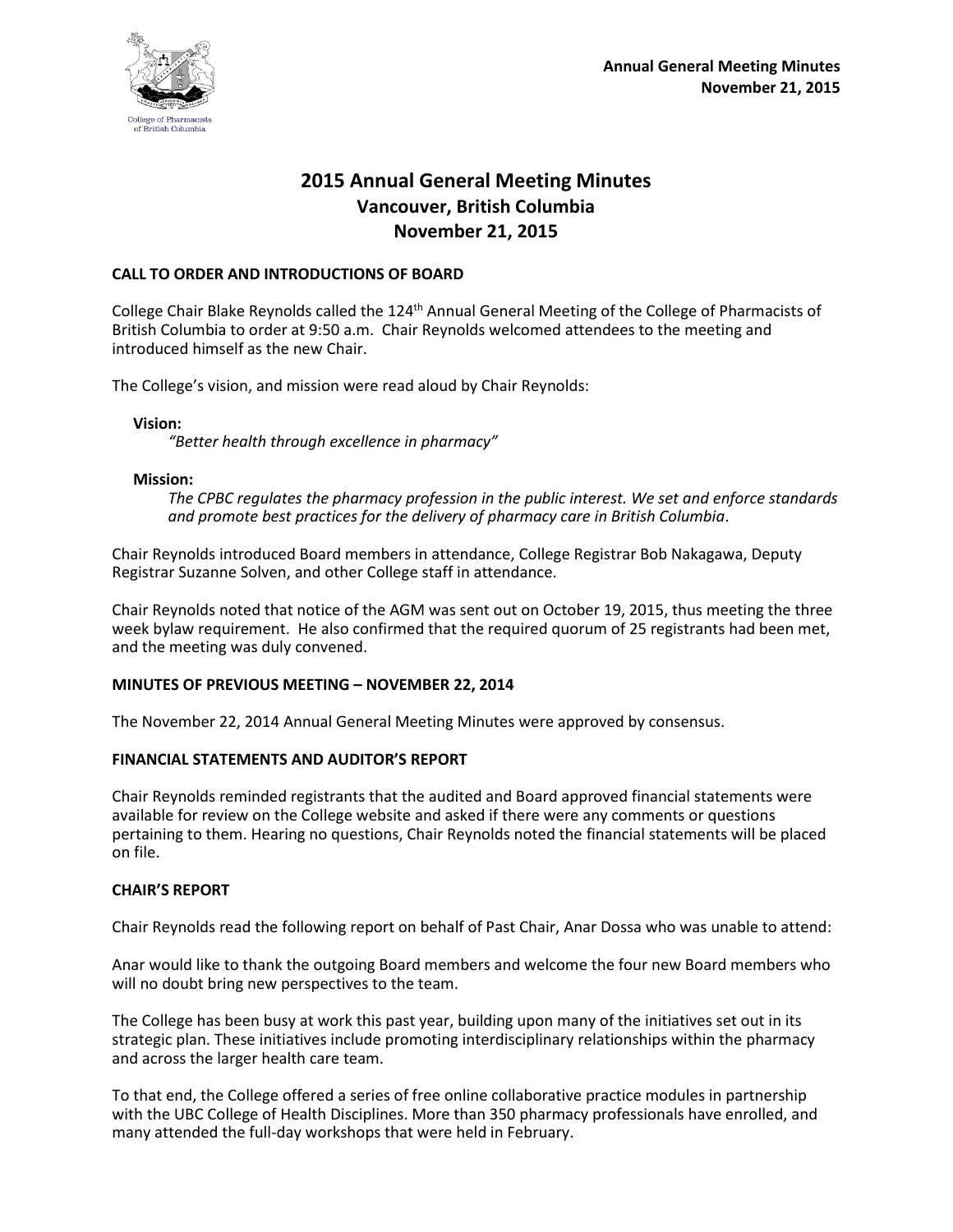

The College also partnered with the Canadian Pharmacists Association to provide BC registrants with free access to e-Therapeutics Complete now known as RxTx, an evidence-based, reliable Canadian drug and therapeutic online database.

The College also launched the Practice Review Program in community practice and will now be visiting pharmacies in person to review each practice setting and each pharmacy professional that works there.

Compliance Officers will ensure that pharmacies meet College standards and that pharmacy professionals are appropriately applying their knowledge, skills, and abilities to deliver safe and effective pharmacy care.

The year ahead promises to be a busy one. There is renewed interest in the Pharmacist Prescriber initiative and Anar looks forward to help move this initiative forward.

Anar would like to acknowledge those of you who volunteer your time on many of our committees.

Committees accomplish very important work, and the College recently established two new committees to meet the changing needs of pharmacy practice, the Technology Advisory Committee, and the Interdisciplinary Relationships Advisory Committee.

Thank you for your dedication to the profession and your hard work.

#### **REGISTRAR'S REPORT**

There continues to be a lot happening in pharmacy practice, and this has a huge impact on the College. It doesn't seem to matter how bad the economy is, or what the pressures are on the professions, the number of pharmacies and pharmacy professionals continues to increase.

The leadership of our dynamic and action-oriented Board, the dedication of College staff, and the hard work of registrants across the province have allowed us to accomplish much this year. We are all dedicated to providing better health through excellence in pharmacy.

I'm proud of what the College was able to accomplish this year:

- Practice Review Program
	- o Launch of Phase I; over 400 pharmacy professional reviews and over 180 pharmacy reviews conducted
	- o Began development of Phase II
- Methadone Maintenance Treatment
	- o Board approved a four year action plan to address serious issues and concerns as identified by the College's complaints resolution department, recent media reports, the College's MMT patient liaison working group, and Ministry of Health findings
- Grant awarded to PainBC towards Chronic Pain Management Education for Community Pharmacy Professionals
- The College also provided a clinical skills grant to PainBC towards the development of a new continuing education program for community pharmacists to better evaluate and manage longterm pain
- Launch of DrugSafeBC
	- $\circ$  Includes security measures such as the use of time-delay lock safes and displaying standardized signage in all community pharmacies in BC,
	- o Media launch event included TV, radio and newspaper ads, digital marketing and social media.